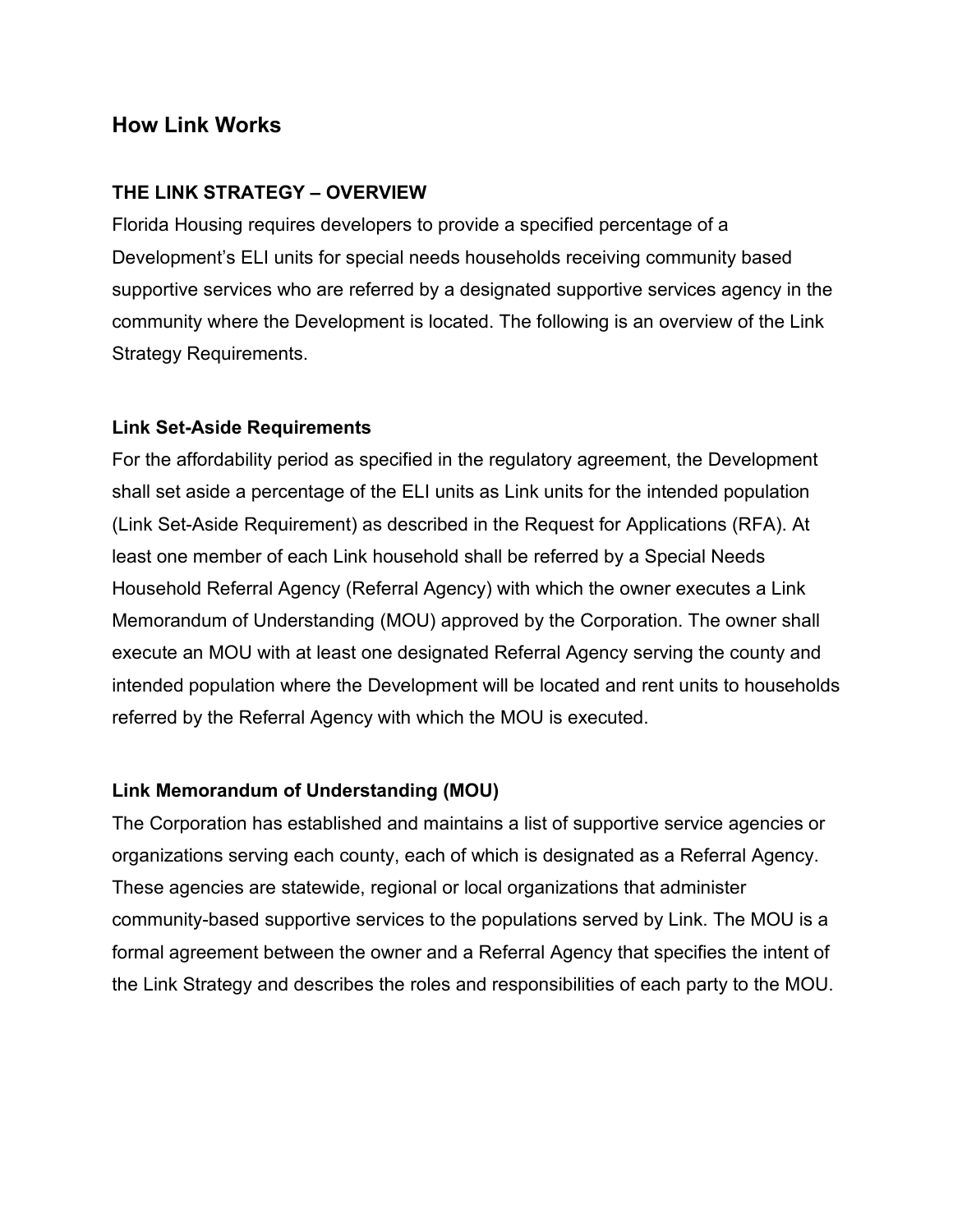### **Unit Availability**

Units shall be held open for intended households referred by the Referral Agency for a period of 30 calendar days starting from the date the vacated unit is suitable for occupancy and ready to lease. The owner shall notify the Referral Agency that a unit is available on or before the date that the vacated unit becomes suitable for occupancy and ready to lease, but no more than 30 calendar days before the unit is anticipated to be ready to lease.

During leasing activity, the owner shall make all units available for the intended Link households referred by the Referral Agency, until the Development's Link Set-Aside Requirement has been met. If the Development has not met its Link Set-Aside Requirement by the passing of 30 days after the last unit is available for occupancy, the owner may lease the units to any eligible household.

### **Responsibilities of the Referral Agency**

Referral Agencies ensure that Special Needs Households qualifying for the ELI units in the Development are:

- receiving community based supportive services at the time of the referral;
- prepared to live in an independent living environment; and
- able to pay the determined rent and other costs for the available ELI unit.

Some of the Special Needs Households may require regular and long-term community based supportive services during their tenancy, while others may need only temporary or short-term support to address a situational crisis or to receive assistance to regain independence and stability.